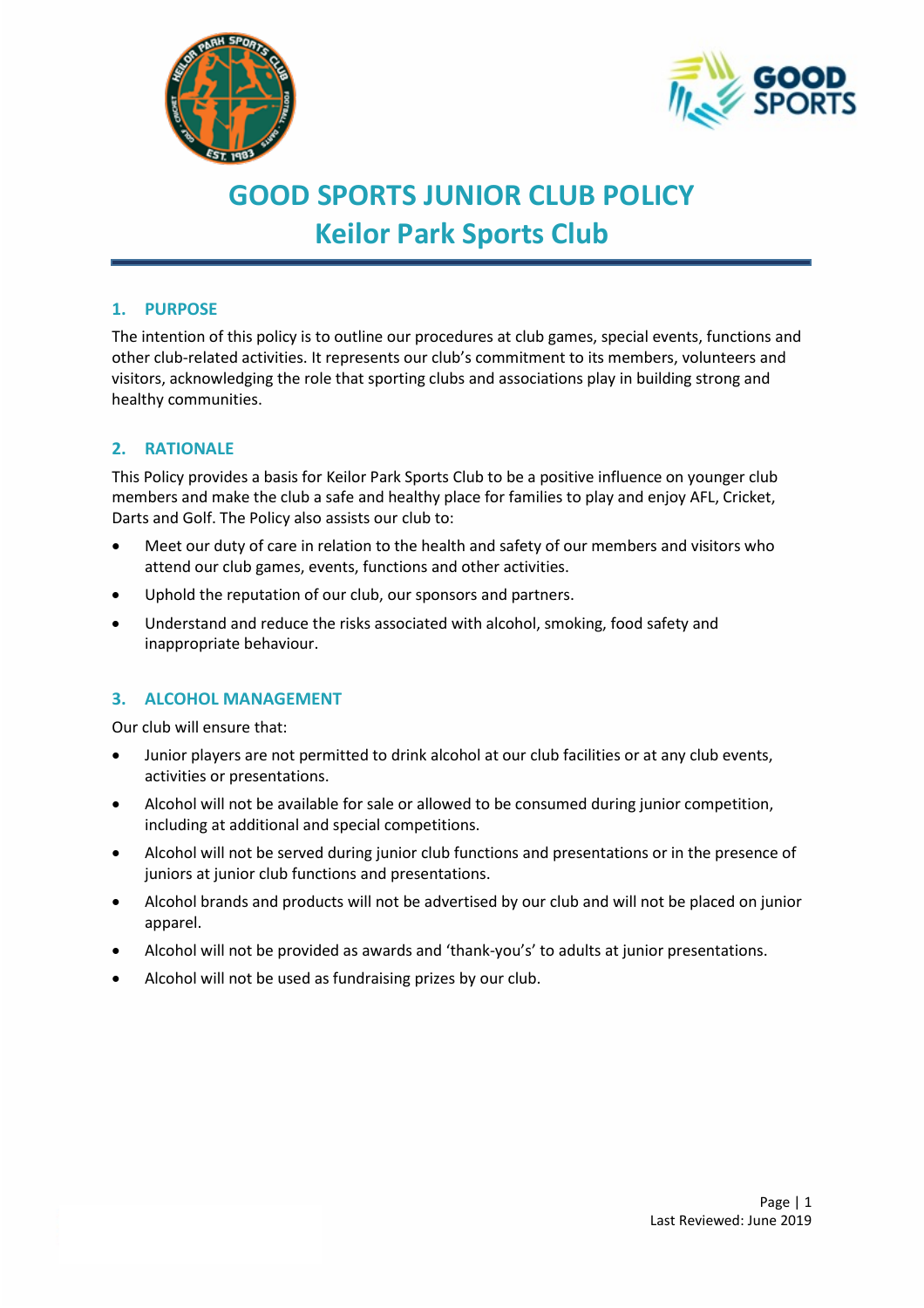



## **4. SMOKING MANAGEMENT**

Our club recognises that second-hand tobacco smoke is hazardous to people's health. Non-smoking club members and visitors have the right to be protected from exposure to tobacco smoke.

Accordingly:

- All junior events will be promoted as smoke-free, regardless of where they are held.
- No-smoking signage and/or signage promoting the event as smoke-free will be displayed around our club (if possible).

#### **5. HEALTHY EATING**

Our club recognises that consumption of healthy food and drink can contribute to good health and well-being and also supports good performance on the field. Our club is committed to providing and promoting safe and healthy food and drink options and will implement the following strategies:

- Water will be promoted as the drink of choice.
- Healthy food and drink options will be available and more prominently displayed than unhealthy options in the canteen and at club events.
- Healthy food and drink options, including provision of snacks at half time or after the game, fundraising items, rewards and prizes, will be promoted to club members and visitors.
- At least one person, who regularly volunteers in the canteen or supervisors/manages the canteen, will have undertaken food safety online training (where required).

## **6. SPECTATOR BEHAVIOUR**

Our club is committed to creating a safe, respectful and positive club environment where players, officials, members and families can thrive. Parents, associate members or others who have agreed to abide by our club's Code of Conduct and policies, including this Policy, who have behaved inappropriately, may face disciplinary action.

#### **Accordingly, all parents of junior players and visitors are required to:**

- Respect the referee's decisions don't complain or argue about decisions during or after a game.
- Encourage players to play by the rules and to respect opposition players and officials.
- Never ridicule or scorn a player for making a mistake respect their efforts.
- Condemn all violent or illegal acts, whether by players, coaches, officials, parents or spectators.
- Understand that sport is part of a total life experience, and the benefits of involvement go far beyond the final score of a game.
- Participate in positive cheering that encourages the players in the team you are supporting; not engage in any cheering that taunts or intimidates opponents, their fans or officials.
- Remember that children participate for their own enjoyment, not yours.
- Follow the directions of the Ground Manager and/or other duty officials at all times.
- Never arrive at a game under the influence of alcohol.
- Not use unsportsmanlike language, harass others or behave aggressively.